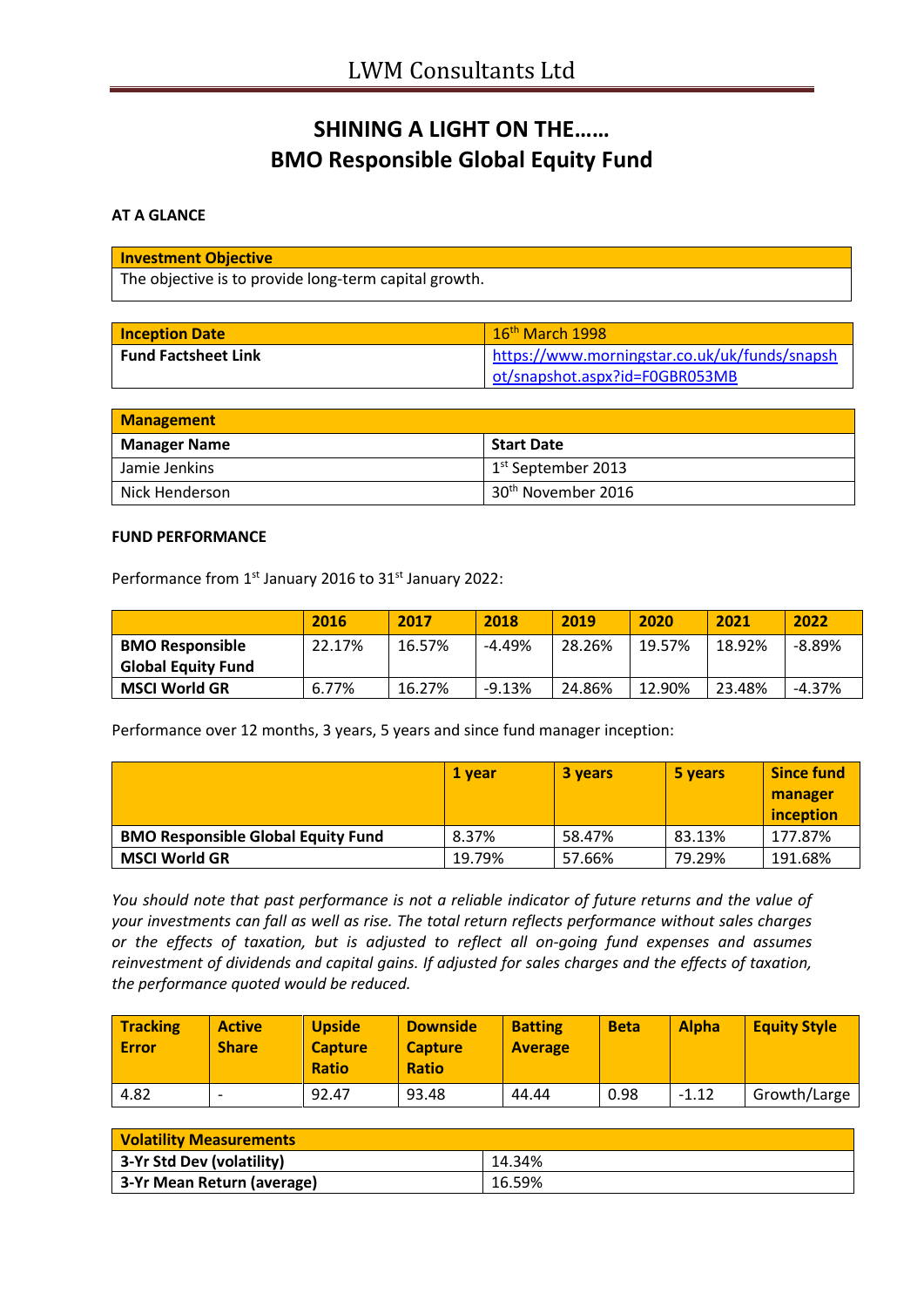# LWM Consultants Ltd

| <b>Investment Style Details</b> |        |
|---------------------------------|--------|
| Giant                           | 42.96% |
| Large                           | 31.64% |
| Medium                          | 22.60% |
| Small                           | 1.97%  |
| Micro                           | 0.00%  |

| Top 5 Holdings - 50 Equity Holdings |                           |       |  |  |
|-------------------------------------|---------------------------|-------|--|--|
| Apple Inc                           | Technology                | 6.79% |  |  |
| Linde PLC                           | <b>Basic Materials</b>    | 3.92% |  |  |
| Thermo Fisher Scientific Inc        | Healthcare                | 3.88% |  |  |
| Accenture PLC Class A               | Technology                | 3.75% |  |  |
| Mastercard Inc A                    | <b>Financial Services</b> | 3.44% |  |  |

| Top 5 Sectors             |        |  |
|---------------------------|--------|--|
| Technology                | 25.34% |  |
| Healthcare                | 19.34% |  |
| Industrials               | 17.39% |  |
| <b>Financial Services</b> | 17.38% |  |
| <b>Consumer Cyclical</b>  | 9.56%  |  |

| <b>Top 5 Regions</b> |        |
|----------------------|--------|
| <b>United States</b> | 59.13% |
| Eurozone             | 11.73% |
| United Kingdom       | 9.84%  |
| Japan                | 9.28%  |
| Asia - Developed     | 2.90%  |

#### **UPDATE….**

BMO are one of the few companies with a long-term track record in responsible investing and they have a good reputation in this area. The fund has a quality growth bias with a sustainable overlay. Where they have done well recently is with companies like Accenture, Acuity Brands and SVB, with Acuity and SVB they reduced the holdings to re-invest into other stocks

They have recently added Vestas, although this has performed weakly for them due to supply issues hitting margins. They have sold Microsoft due to ethical concerns on a recent military contract. Not holding large tech including Alphabet, Tesla, Amazon, and Facebook has held back performance. The fund is benchmark constrained so they can't look outside of their benchmark, which means they will struggle at points, particularly where big tech is dominant.

They are active investors in terms of engagement and in the last quarter engaged 18 times with 14 companies including, HOYA, TSMC, PayPal, Smurfit Kappa and Mastercard. In terms of HOYA, they have seen positive outcomes across carbon, water and outreach.

They will invest in emerging markets where there is a strong franchise and two examples they gave were TSMC and HDFC Bank.